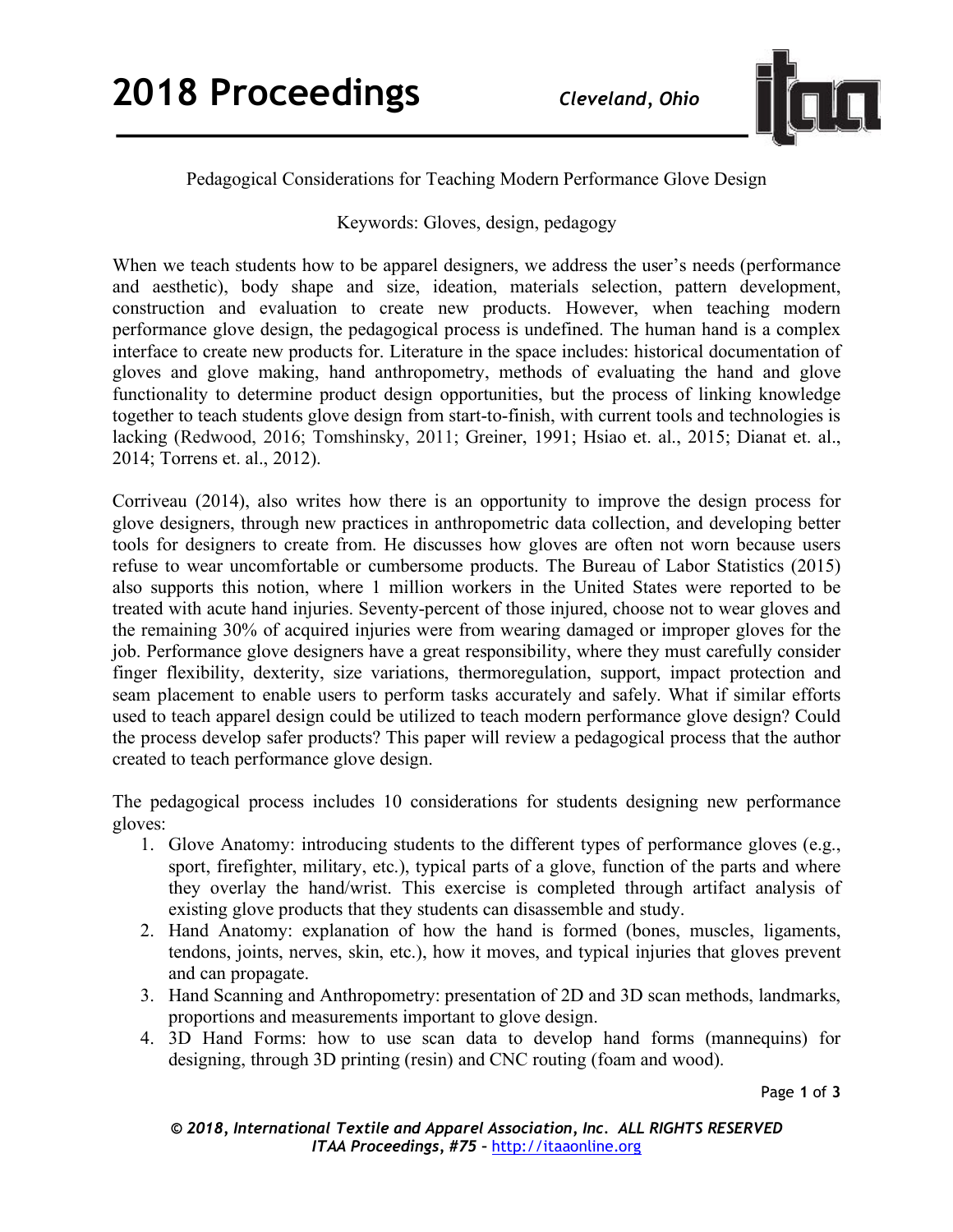- 5. Drawing of the Hand and Gloves: methods to block-out hand and glove drawings based upon anthropometric data, scanning, photography and user performance needs (e.g., grasping and pulling).
- 6. Glove Ideation: exploration of methods to create functional design features, including but not limited to: flex zones, padding, gussets, touch screen pads and seams on gloves. Methods to design gloves for different activities, including: sports, firefighting, space and military operations.
- 7. Glove Pattern Making: the process of drafting ergonomic patterns, appropriating seam allowances, understanding fit, sizing, grading and customization approaches.
- 8. Glove Material Selection: an overview of materials used for gloves to provide impact protection, durability, flame resistance, water resistance, conductivity, dexterity and tactility.
- 9. Glove Construction: demonstration of the variety of methods used to make modern gloves, including: machine stitching, molding, bonding, dipping, welding and 3D knitting.
- 10. Glove Testing/Validation: description of the methods used to test glove and user performance while wearing gloves, including: wear tests, and standardized lab tests for dexterity, flexibility, durability and grip strength.

Gloves are important products for users that work in dangerous and hazardous environments. The hand is such a complex part of the body to design for, and with this pedagogical process students are less afraid to approach design challenges, because they have knowledge and tools supporting them throughout the entire design process. By integrating this holistic approach, students of any design discipline (apparel, product and industrial) can understand the complex considerations involved, and create better functioning products that decrease the likelihood of user injury and improve work or sport performance. This process is currently being used to teach a sports product design equipment studio, and as a result students are more thoughtful about their solutions and are able to develop more innovative, relevant and functional prototypes. The author is also interested in using this method to teach sport industry practitioners and other professionals who may need a process to design other products that interface with the hand (e.g., computer tools, phones, and utensils).

## References

- Corriveau, S. (2014). *Applying ergonomics to industrial glove design*. Occupational Health and Safety. 83(1), 8-10.
- Dianat, I., Haslegrave, C. M., Stedmon, A. W. (2014). *Design options for improving protective gloves for industrial assembly work*. Applied Ergonomics*.* 45,1208-1217.
- Greiner, T. M. (1991). *Hand Anthropometry of U.S. Army Personnel.* Natick, MA: United States Army Natick Research, Development and Engineering Center.

Page **2** of **3**

*© 2018, International Textile and Apparel Association, Inc. ALL RIGHTS RESERVED ITAA Proceedings, #75 –* http://itaaonline.org